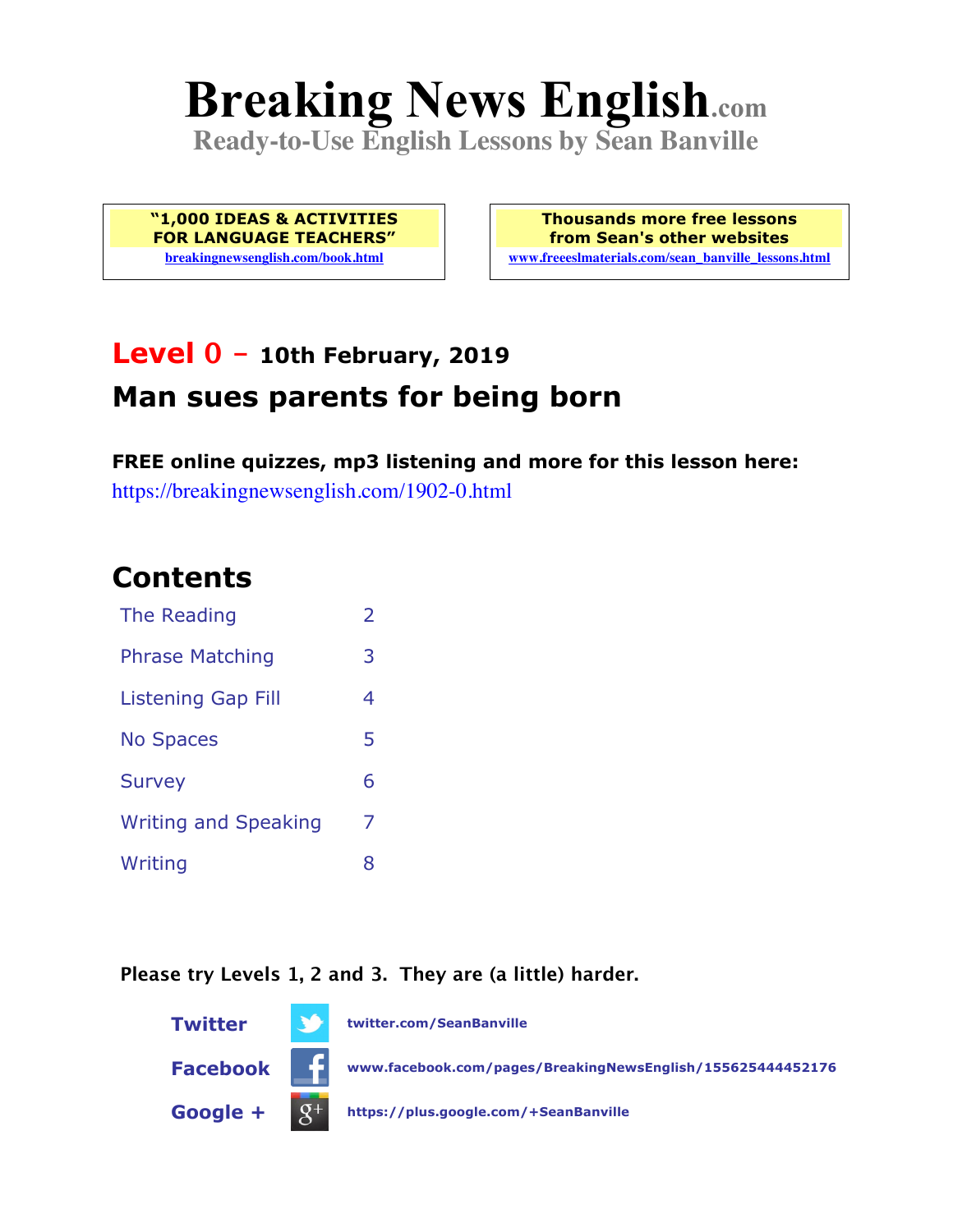## **THE READING**

From https://breakingnewsenglish.com/1902-0.html

A man in India is suing his parents. They did not ask him if he wanted to be born. Raphael Samuel, 27, believes in antinatalism. Anti-natalists think that having children is wrong. They think the world is a better place with fewer children. China's one-child policy was a kind of anti-natalism. Samuel posted a video on YouTube. He talked about suing his parents. He said: "I want everyone...to [know]...they are born without their consent....We should be paid by our parents to live....I love my parents...but they had me for their joy." Samuel's mother said her son could not have asked her not to

be born.

Sources: https://timesofindia.**indiatimes.com**/life-style/relationships/love-sex/what-is-antinatalism-andwhy-raphael-samuel-of-mumbai-is-suing-his-parents-for-giving-birth-tohim/articleshow/67882775.cms https://www.**asiaone.com**/ https://www.**vox.com**/future-perfect/2019/2/7/18215586/india-man-suing-parents-giving-birthantinatalism-raphael-samuel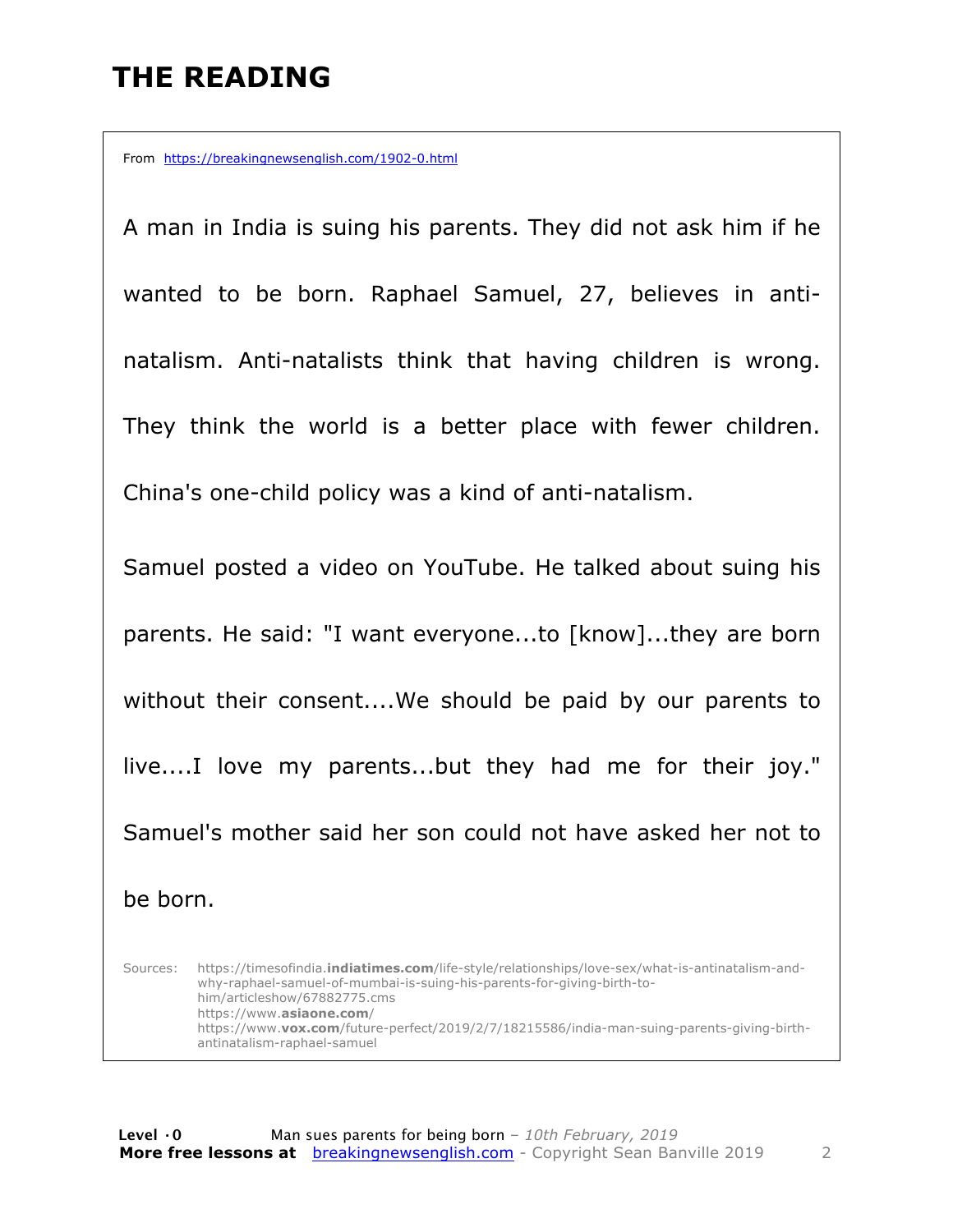# **PHRASE MATCHING**

From https://breakingnewsenglish.com/1902-0.html

#### **PARAGRAPH ONE:**

| 1. A man in India is     |    | a. place             |
|--------------------------|----|----------------------|
| 2. They did not          | b. | natalism             |
| 3. Anti-natalists think  |    | c. suing his parents |
| 4. having children is    |    | d. children          |
| 5. the world is a better |    | e. child policy      |
| 6. with fewer            | f. | that                 |
| 7. China's one-          | g. | wrong                |
| 8. a kind of anti-       | h. | ask him              |

#### **PARAGRAPH TWO:**

| 1. Samuel posted a video |    | a. their joy          |
|--------------------------|----|-----------------------|
| 2. He talked about suing |    | b. to live            |
| 3. I want everyone to    |    | c. asked her          |
| 4. they are born         |    | d. his parents        |
| 5. paid by our parents   |    | e. parents            |
| 6. I love my             | f. | without their consent |
| 7. they had me for       |    | g. on YouTube         |
|                          |    |                       |

h. know

8. her son could not have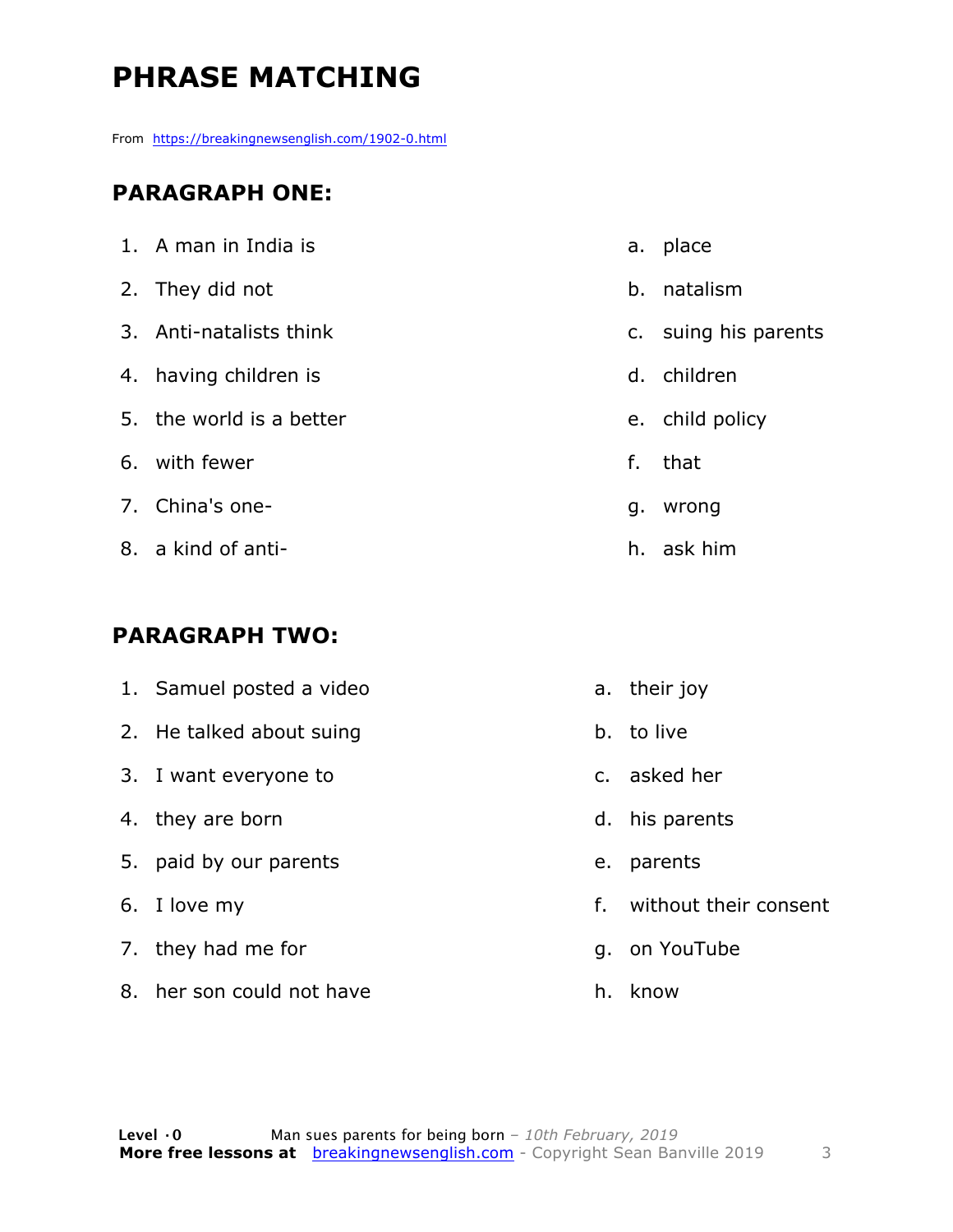#### **LISTEN AND FILL IN THE GAPS**

From https://breakingnewsenglish.com/1902-0.html

| (2) ________________________ he wanted to be born. Raphael Samuel,   |
|----------------------------------------------------------------------|
|                                                                      |
|                                                                      |
|                                                                      |
|                                                                      |
|                                                                      |
|                                                                      |
| [know] (9) _________________________________ without their consentWe |
|                                                                      |
| " Samuel's                                                           |
| mother said her son could not have asked her                         |
| born.                                                                |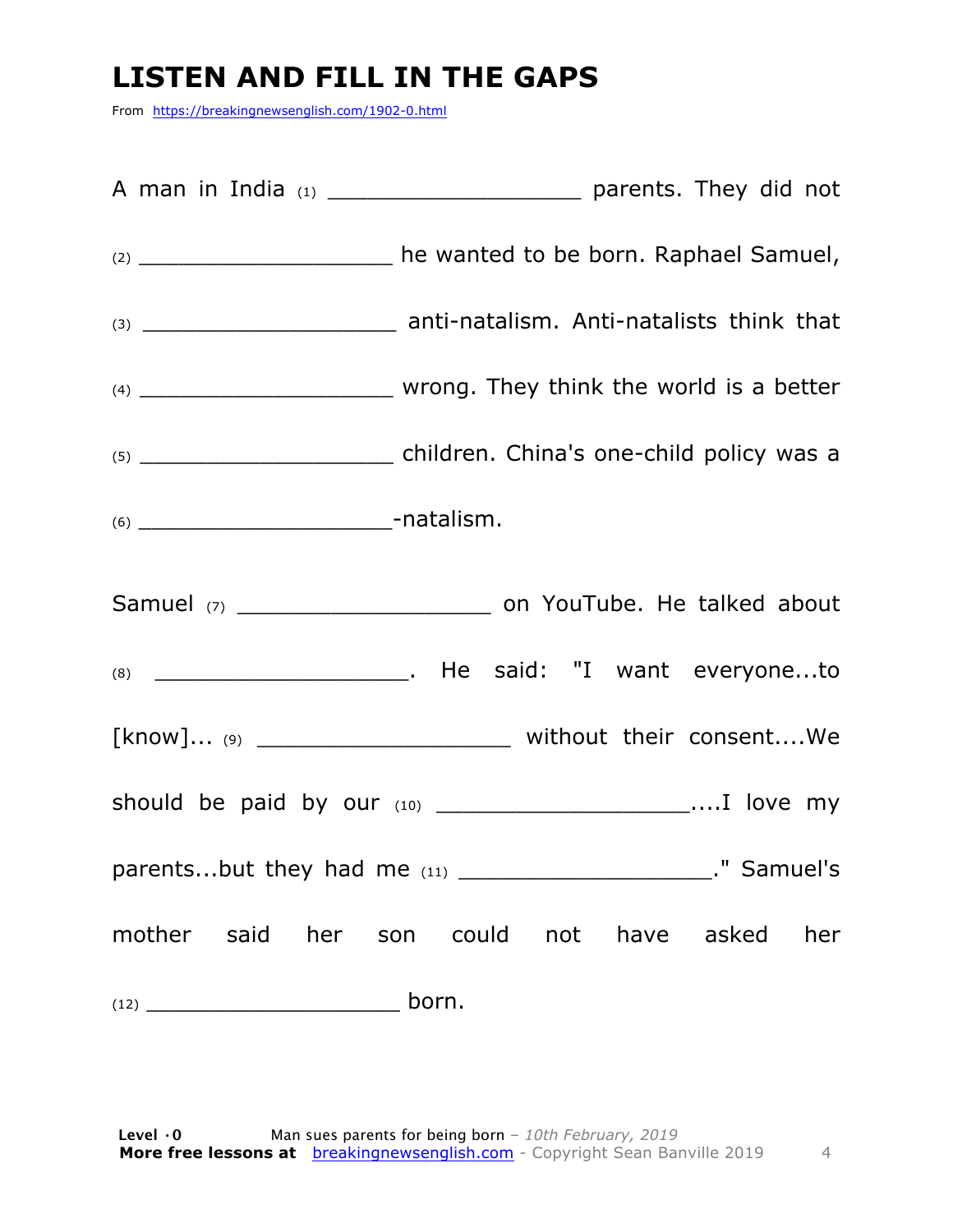# PUT A SLASH ( / ) WHERE THE SPACES ARE

From https://breakingnewsenglish.com/1902-0.html

AmaninIndiaissuinghisparents.Theydidnotaskhimifhewantedtobeb

orn.RaphaelSamuel,27,believesinanti-natalism.Anti-nataliststhinkt

hathavingchildreniswrong. They think the world is a better place with fe

werchildren.China'sone-childpolicywasakindofanti-natalism.Sam

uelpostedavideoonYouTube.Hetalkedaboutsuinghisparents.Hesaid

:"Iwanteveryone...to[know]...theyarebornwithouttheirconsent....

Weshouldbepaidbyourparentstolive....Ilovemyparents...buttheyha

dmefortheirjoy."Samuel'smothersaidhersoncouldnothaveaskedher

nottobeborn.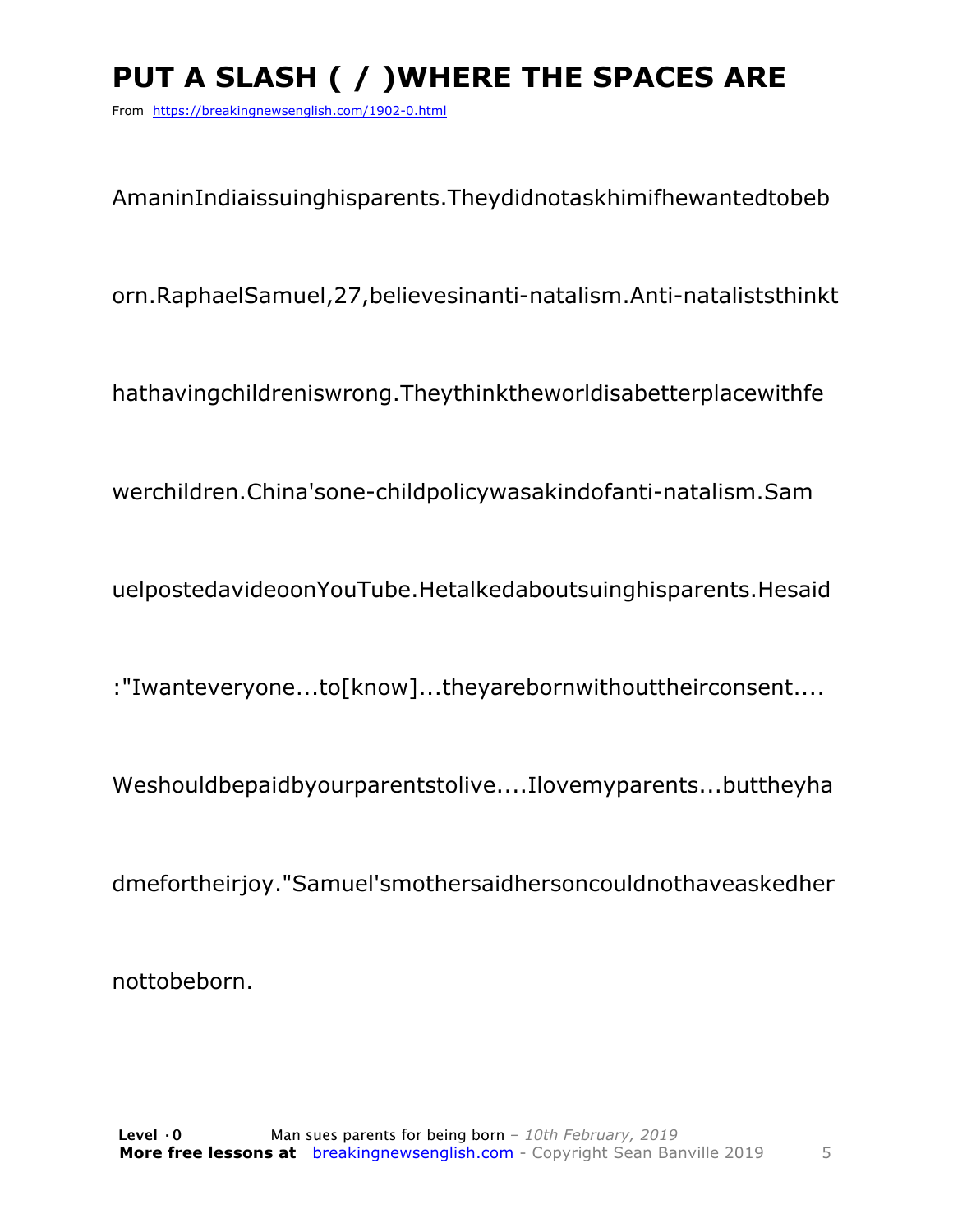## **BEING BORN SURVEY**

From https://breakingnewsenglish.com/1902-4.html

Write five GOOD questions about being born in the table. Do this in pairs. Each student must write the questions on his / her own paper.

When you have finished, interview other students. Write down their answers.

|      | STUDENT 1 | STUDENT 2 | STUDENT 3 |
|------|-----------|-----------|-----------|
| Q.1. |           |           |           |
| Q.2. |           |           |           |
| Q.3. |           |           |           |
| Q.4. |           |           |           |
| Q.5. |           |           |           |

- Now return to your original partner and share and talk about what you found out. Change partners often.
- Make mini-presentations to other groups on your findings.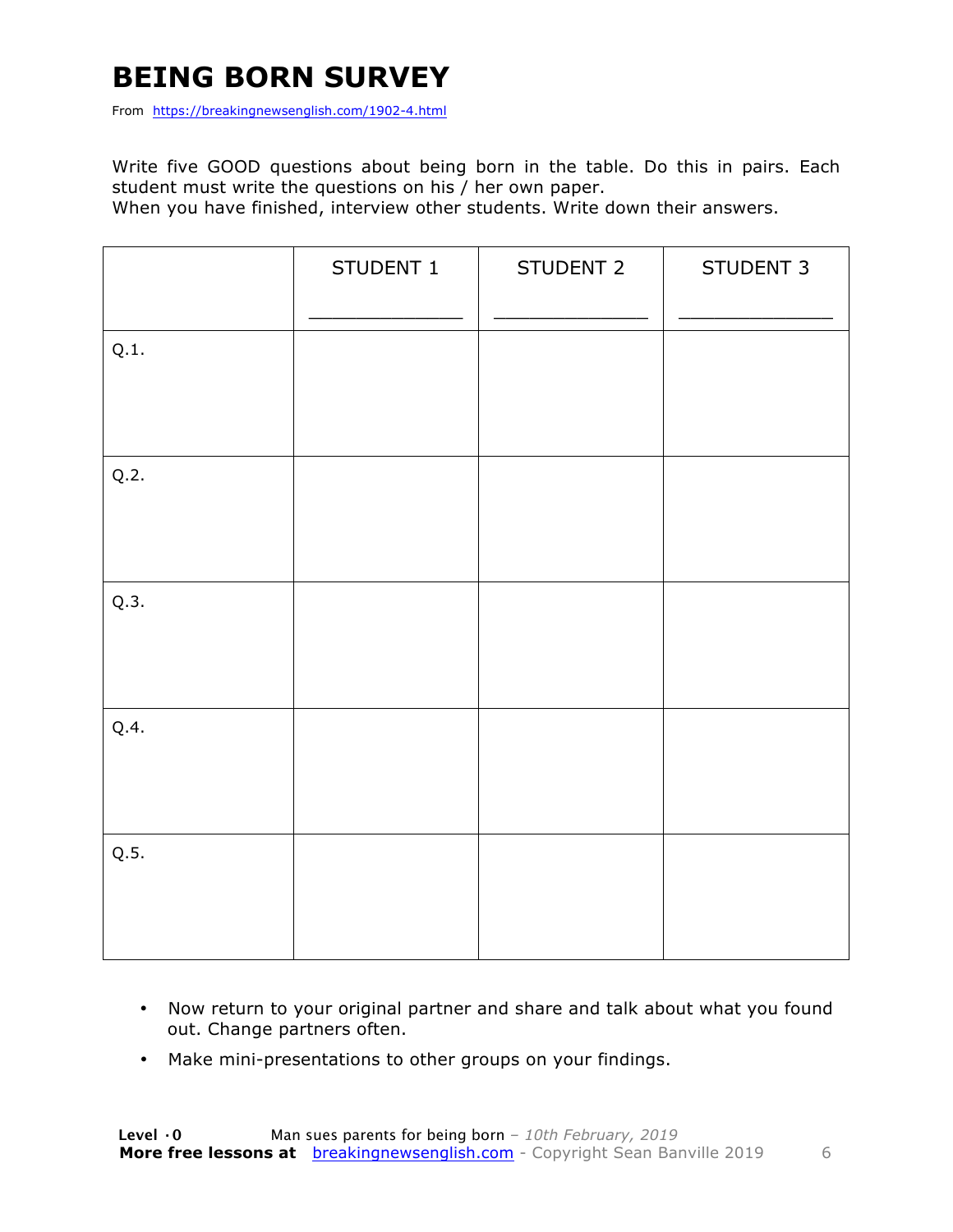#### **WRITE QUESTIONS & ASK YOUR PARTNER(S)**

Student A: Do not show these to your speaking partner(s).

*Man sues parents for being born – 10th February, 2019* More free lessons at breakingnewsenglish.com

#### **WRITE QUESTIONS & ASK YOUR PARTNER(S)**

-----------------------------------------------------------------------------

Student B: Do not show these to your speaking partner(s).

| a) |  |  |
|----|--|--|
| b) |  |  |
| c) |  |  |
| d) |  |  |
| e) |  |  |
| f) |  |  |
|    |  |  |